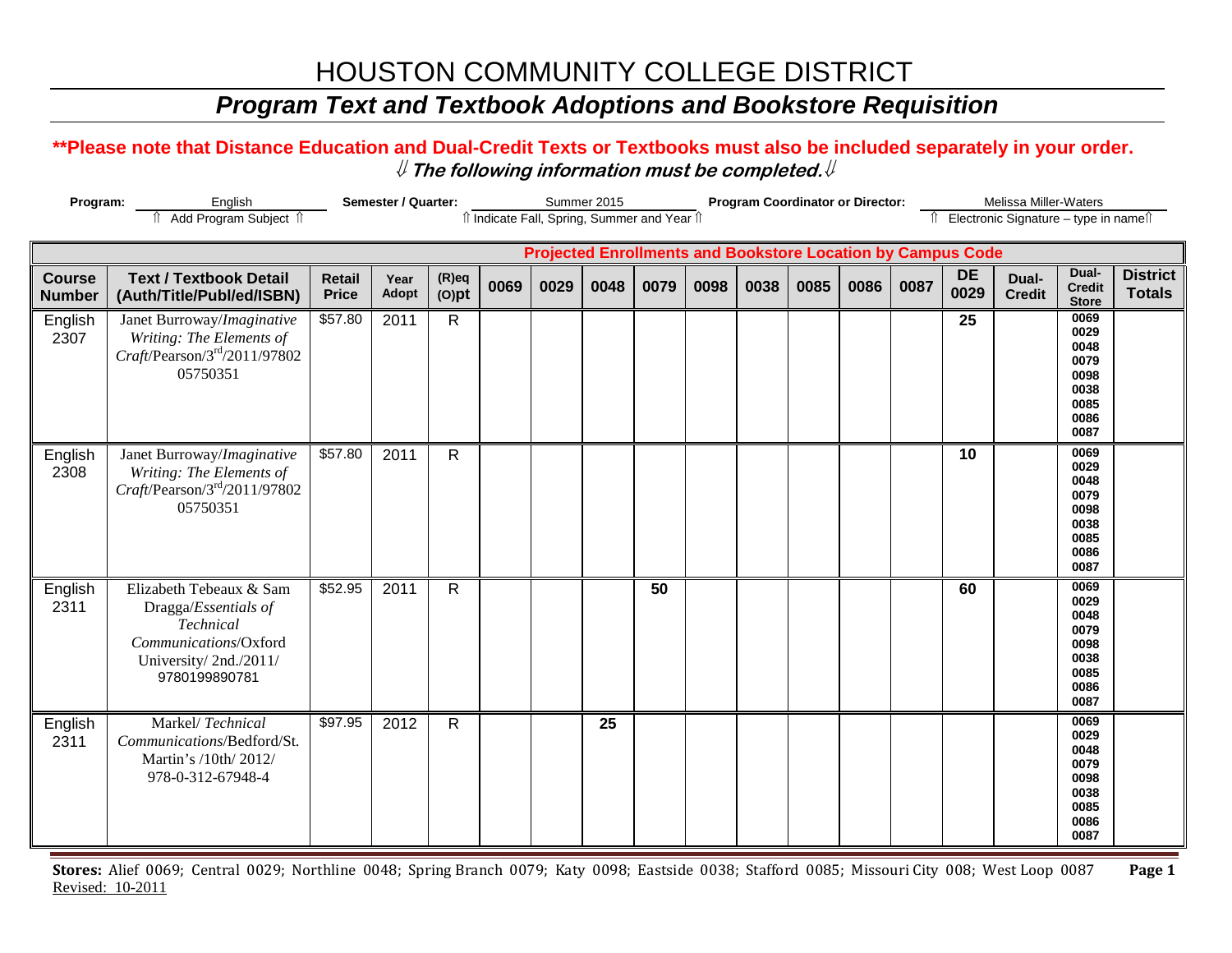### *Program Text and Textbook Adoptions and Bookstore Requisition*

#### **\*\*Please note that Distance Education and Dual-Credit Texts or Textbooks must also be included separately in your order.**  ⇓ **The following information must be completed.**⇓

| Program:                       | English<br>Add Program Subject 1                                                                                                                                                                    |                               | <b>Semester / Quarter:</b> |                      |      | Summer 2015<br><b>Program Coordinator or Director:</b><br>î Indicate Fall, Spring, Summer and Year î |      |      |      |      |      |      | Melissa Miller-Waters<br>Electronic Signature - type in namest |                                                                    |                        |                                                                      |                                  |
|--------------------------------|-----------------------------------------------------------------------------------------------------------------------------------------------------------------------------------------------------|-------------------------------|----------------------------|----------------------|------|------------------------------------------------------------------------------------------------------|------|------|------|------|------|------|----------------------------------------------------------------|--------------------------------------------------------------------|------------------------|----------------------------------------------------------------------|----------------------------------|
|                                |                                                                                                                                                                                                     |                               |                            |                      |      |                                                                                                      |      |      |      |      |      |      |                                                                | <b>Projected Enrollments and Bookstore Location by Campus Code</b> |                        |                                                                      |                                  |
| <b>Course</b><br><b>Number</b> | <b>Text / Textbook Detail</b><br>(Auth/Title/Publ/ed/ISBN)                                                                                                                                          | <b>Retail</b><br><b>Price</b> | Year<br>Adopt              | $(R)$ eq<br>$(O)$ pt | 0069 | 0029                                                                                                 | 0048 | 0079 | 0098 | 0038 | 0085 | 0086 | 0087                                                           | <b>DE</b><br>0029                                                  | Dual-<br><b>Credit</b> | Dual-<br><b>Credit</b><br><b>Store</b>                               | <b>District</b><br><b>Totals</b> |
| English<br>2311                | Houp, Kenneth W. &<br>Thomas E.<br>Pearsall/Reporting Technical<br>Information/Oxford<br>University Press/<br>11 <sup>th</sup> /2005/0195143396<br>*Cross-listed course. See<br>order for ETWR 2301 | \$97.95                       | 2005                       | $\mathsf{R}$         |      |                                                                                                      |      |      |      |      |      |      |                                                                | 105                                                                |                        | 0069<br>0029<br>0048<br>0079<br>0098<br>0038<br>0085<br>0086<br>0087 |                                  |
| English<br>2322                | Greenblatt, Stephen, et al/The<br>Norton Anthology of English<br>Literature, Vol. 1/<br>WWNorton&Co/9th/<br>2012/<br>978-0-393-91247-0                                                              | \$65.62                       | 2012                       | $\mathsf{R}$         |      |                                                                                                      |      |      |      |      |      |      |                                                                | 35                                                                 |                        | 0069<br>0029<br>0048<br>0079<br>0098<br>0038<br>0085<br>0086<br>0087 |                                  |
| English<br>2322                | Greenblatt, Stephen, et al/The<br>Norton Anthology of English<br>Literature, Vols. A, B,<br>C,/WWNorton&Co./9th/2012<br>/ 978-0-393-91300-2                                                         | \$65.62                       | 2012                       | $\mathsf{R}$         |      |                                                                                                      |      |      |      |      |      |      |                                                                |                                                                    |                        | 0069<br>0029<br>0048<br>0079<br>0098<br>0038<br>0085<br>0086<br>0087 |                                  |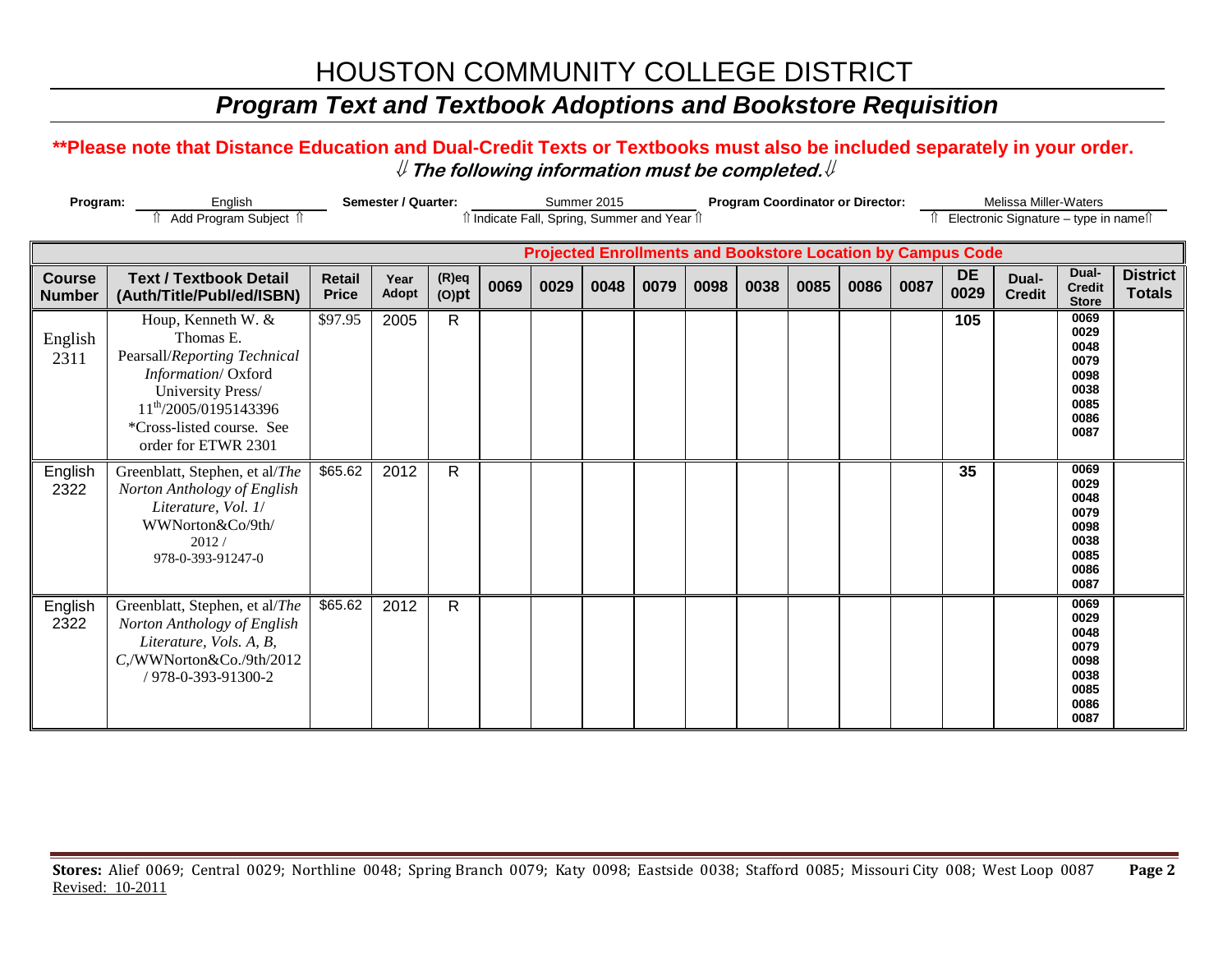## *Program Text and Textbook Adoptions and Bookstore Requisition*

|                 | **Please note that Distance Education and Dual-Credit Texts or Textbooks must also be included separately in your order.                         |         |      |              |  |    |    |    |    |    |    |                                                                      |  |
|-----------------|--------------------------------------------------------------------------------------------------------------------------------------------------|---------|------|--------------|--|----|----|----|----|----|----|----------------------------------------------------------------------|--|
| English<br>2322 | Mallory, Sir Thomas/Norton<br>Critical Edition of Le Morte<br>D'Arthur/WWNorton<br>&Co/2003<br>/978-0-393-97464-5                                | \$20.62 | 2003 | $\mathsf{R}$ |  |    |    |    |    |    |    | 0069<br>0029<br>0048<br>0079<br>0098<br>0038<br>0085<br>0086<br>0087 |  |
| English<br>2323 | Greenblatt, Stephen, et al/The<br>Norton Anthology of English<br>Literature, Vol. 2/2012<br>WWNorton&Co/ 978-0-393-<br>91248-7                   | \$65.62 | 2012 | $\mathsf{R}$ |  |    |    |    |    |    |    | 0069<br>0029<br>0048<br>0079<br>0098<br>0038<br>0085<br>0086<br>0087 |  |
| English<br>2327 | Baym, Nina/The Norton<br>Anthology of American<br>Literature, Vols.<br>A&B/WWNorton&Co/8 <sup>th</sup> ed/<br>2011<br>978-0-393-91309-5          | \$67.50 | 2011 | $\mathsf{R}$ |  | 30 |    |    | 30 | 60 | 35 | 0069<br>0029<br>0048<br>0079<br>0098<br>0038<br>0085<br>0086<br>0087 |  |
| English<br>2328 | Baym, Nina/The Norton<br>Anthology of American<br>Literature, Vols. C, D, &<br>$E/WW$ Norton $\&$ Co/8 <sup>th</sup> /<br>2011/978-0-393-91310-1 | \$67.50 | 2010 | $\mathsf{R}$ |  | 85 | 30 | 60 | 60 | 30 |    |                                                                      |  |

**Stores:** Alief 0069; Central 0029; Northline 0048; Spring Branch 0079; Katy 0098; Eastside 0038; Stafford 0085; Missouri City 008; West Loop 0087 **Page 3** Revised: 10-2011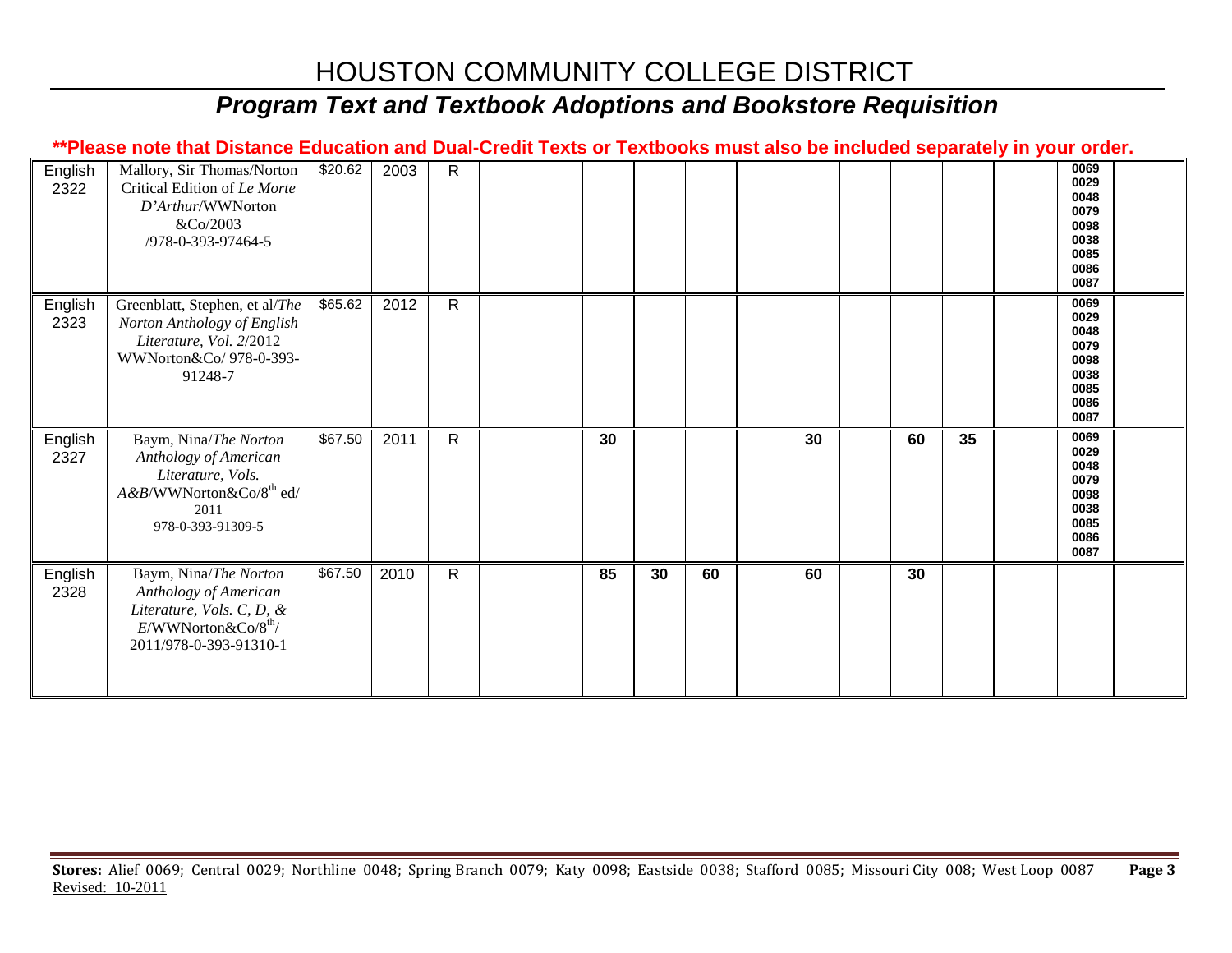### *Program Text and Textbook Adoptions and Bookstore Requisition*

#### **\*\*Please note that Distance Education and Dual-Credit Texts or Textbooks must also be included separately in your order.**  ⇓ **The following information must be completed.**⇓

| Program:                       | English<br>Add Program Subject 1                                                                                                         |                        | Semester / Quarter:  |                      |      |      | Summer 2015 | îÎ Indicate Fall, Spring, Summer and Year îÎ |      |      | <b>Program Coordinator or Director:</b> |      |      | <b>Melissa Miller-Waters</b><br>Electronic Signature - type in names |                        |                                                                      |                                  |  |
|--------------------------------|------------------------------------------------------------------------------------------------------------------------------------------|------------------------|----------------------|----------------------|------|------|-------------|----------------------------------------------|------|------|-----------------------------------------|------|------|----------------------------------------------------------------------|------------------------|----------------------------------------------------------------------|----------------------------------|--|
|                                |                                                                                                                                          |                        |                      |                      |      |      |             |                                              |      |      |                                         |      |      | <b>Projected Enrollments and Bookstore Location by Campus Code</b>   |                        |                                                                      |                                  |  |
| <b>Course</b><br><b>Number</b> | <b>Text / Textbook Detail</b><br>(Auth/Title/Publ/ed/ISBN)                                                                               | Retail<br><b>Price</b> | Year<br><b>Adopt</b> | $(R)$ eq<br>$(O)$ pt | 0069 | 0029 | 0048        | 0079                                         | 0098 | 0038 | 0085                                    | 0086 | 0087 | <b>DE</b><br>0029                                                    | Dual-<br><b>Credit</b> | Dual-<br><b>Credit</b><br><b>Store</b>                               | <b>District</b><br><b>Totals</b> |  |
| English<br>2332                | James, Heather, et al/The<br>Norton Anthology of Western<br>Literature, Vol<br>1/WWNorton&Co/8 <sup>th</sup> /2005/9<br>78-0-393-92572-2 | \$67.50                | 2005                 | R                    |      |      |             |                                              |      |      |                                         |      |      | 35                                                                   |                        | 0069<br>0029<br>0048<br>0079<br>0098<br>0038<br>0085<br>0086<br>0087 |                                  |  |
| English<br>2333                | James, Heather, et al/The<br>Norton Anthology of Western<br>Literature, Vol<br>2/WWNorton/8 <sup>th</sup> /2005/978-<br>$0-393-92616-3$  | \$67.50                | 2005                 | $\mathsf{R}$         |      |      | 30          |                                              |      |      |                                         |      |      |                                                                      |                        | 0069<br>0029<br>0048<br>0079<br>0098<br>0038<br>0085<br>0086<br>0087 |                                  |  |

**Stores:** Alief 0069; Central 0029; Northline 0048; Spring Branch 0079; Katy 0098; Eastside 0038; Stafford 0085; Missouri City 008; West Loop 0087 **Page 4** Revised: 10-2011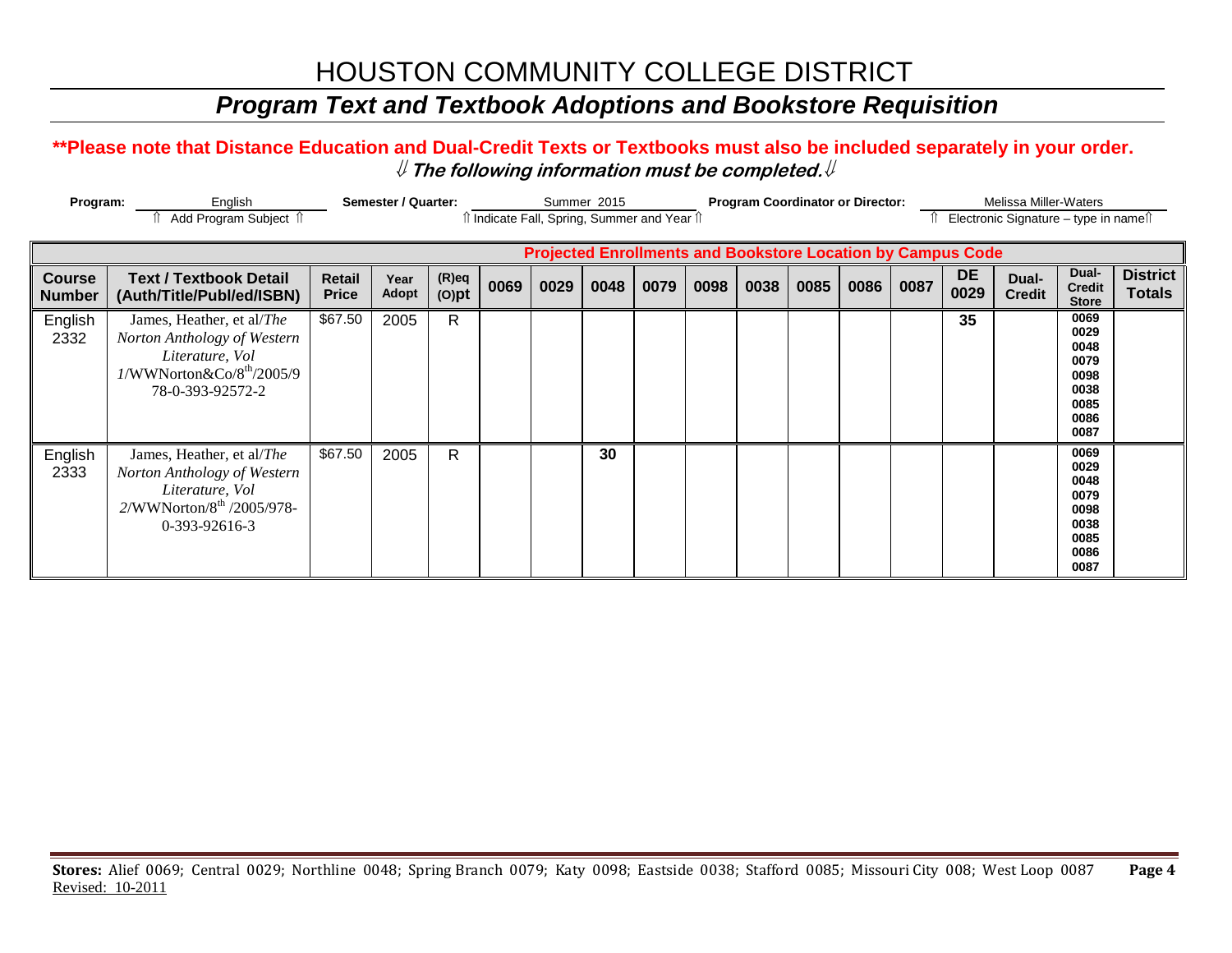### *Program Text and Textbook Adoptions and Bookstore Requisition*

#### **\*\*Please note that Distance Education and Dual-Credit Texts or Textbooks must also be included separately in your order.**  ⇓ **The following information must be completed.**⇓

| Program:                       |                                                                                                                                                                          | Semester / Quarter:           |               |                      |      | Summer 2015<br>Il Indicate Fall, Spring, Summer and Year Il |      |      |      | <b>Program Coordinator or Director:</b> |      |      | Melissa Miller-Waters<br>Îl Electronic Signature - type in nameîl |                                                                    |                        |                                                                      |                                  |
|--------------------------------|--------------------------------------------------------------------------------------------------------------------------------------------------------------------------|-------------------------------|---------------|----------------------|------|-------------------------------------------------------------|------|------|------|-----------------------------------------|------|------|-------------------------------------------------------------------|--------------------------------------------------------------------|------------------------|----------------------------------------------------------------------|----------------------------------|
|                                |                                                                                                                                                                          |                               |               |                      |      |                                                             |      |      |      |                                         |      |      |                                                                   | <b>Projected Enrollments and Bookstore Location by Campus Code</b> |                        |                                                                      |                                  |
| <b>Course</b><br><b>Number</b> | <b>Text / Textbook Detail</b><br>(Auth/Title/Publ/ed/ISBN)                                                                                                               | <b>Retail</b><br><b>Price</b> | Year<br>Adopt | $(R)$ eq<br>$(O)$ pt | 0069 | 0029                                                        | 0048 | 0079 | 0098 | 0038                                    | 0085 | 0086 | 0087                                                              | <b>DE</b><br>0029                                                  | Dual-<br><b>Credit</b> | Dual-<br><b>Credit</b><br><b>Store</b>                               | <b>District</b><br><b>Totals</b> |
| English<br>2336                | Gates, Henry Louis Gates Jr.<br>and Nellie Y. McKay/The<br>Norton Anthology of African<br>American Literature/W.W.<br>Norton/2 <sup>nd</sup> /2004/978-0-<br>393-97778-3 | \$80.00                       | 2004          | $\mathsf{R}$         | 30   |                                                             |      | 30   |      |                                         |      |      |                                                                   |                                                                    |                        | 0069<br>0029<br>0048<br>0079<br>0098<br>0038<br>0085<br>0086<br>0087 |                                  |
| English<br>2336                | Gilb, Dagoberto/Hecho en<br>Tejas/University of New<br>Mexico Press/2008/<br>9780826341266 (paperback)                                                                   | \$29.95                       | 2006          | $\mathsf{R}$         |      |                                                             |      |      |      |                                         |      |      |                                                                   |                                                                    |                        | 0069<br>0029<br>0048<br>0079<br>0098<br>0038<br>0085<br>0086<br>0087 |                                  |
| English<br>2336                | Beaty, Jerome & J. Paul<br>Hunter/ The New Worlds of<br>Literature/WWNorton&Co/2<br>nd/1994/978-0-393-96354-0                                                            | \$55.62                       | 1994          | $\mathsf{R}$         |      |                                                             |      |      |      | 30                                      |      |      |                                                                   |                                                                    |                        | 0069<br>0029<br>0048<br>0079<br>0098<br>0038<br>0085<br>0086<br>0087 |                                  |
| English<br>2336                | Clarke, M.B. and A.G.<br>Clarke//Retellings/<br>McGraw-Hill/1st/2003/<br>978-0072-414691                                                                                 | \$107                         | 2004          | $\mathsf{R}$         |      |                                                             |      |      |      |                                         |      |      |                                                                   |                                                                    |                        | 0069<br>0029<br>0048<br>0079<br>0098<br>0038<br>0085<br>0086<br>0087 |                                  |

**Stores:** Alief 0069; Central 0029; Northline 0048; Spring Branch 0079; Katy 0098; Eastside 0038; Stafford 0085; Missouri City 008; West Loop 0087 **Page 5** Revised: 10-2011